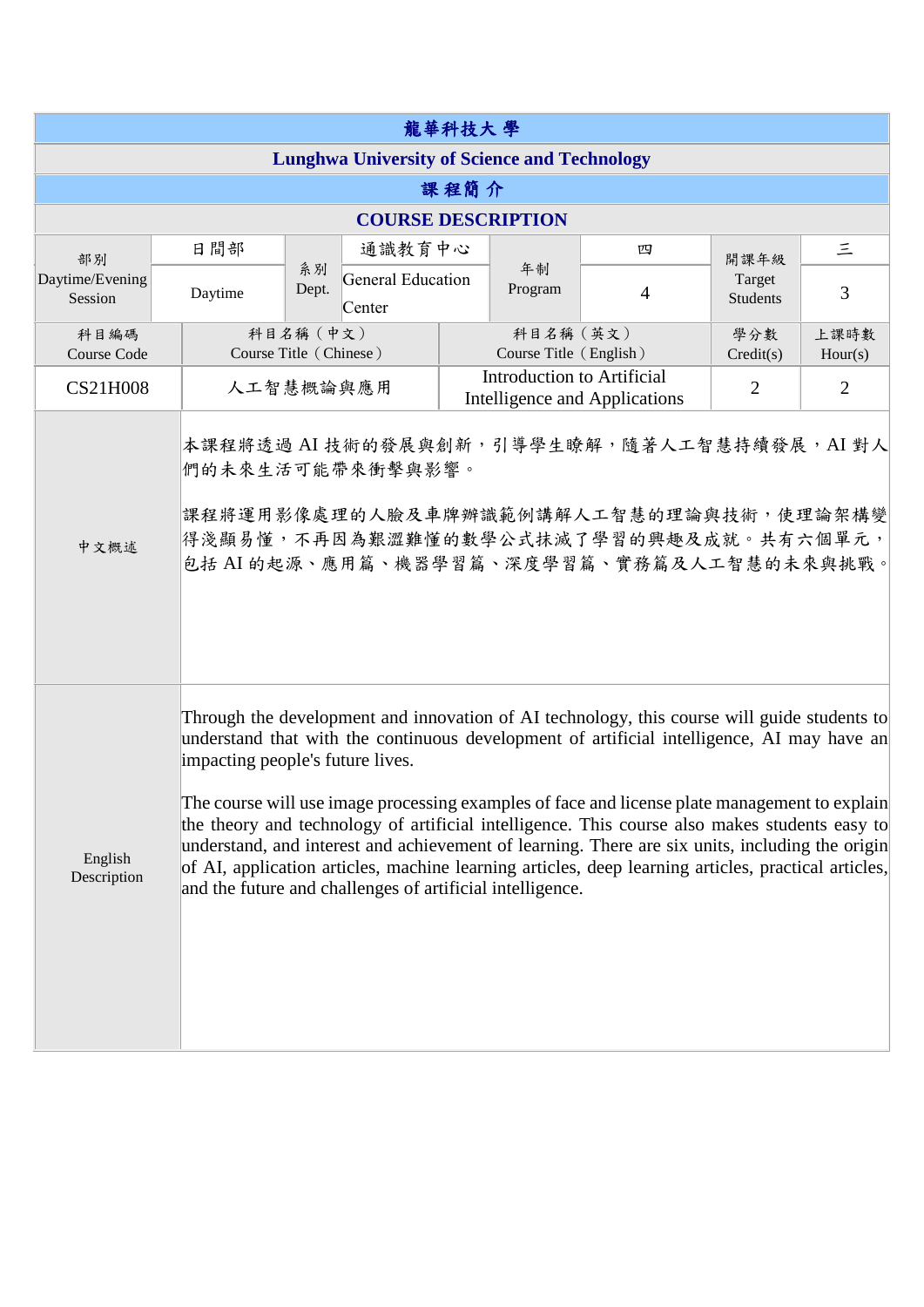## 表 **A10-1** 一般共同及專業理論課程綱要表

| 系科名稱:通識教育中心                                                     |                                           |                |     |  |  |  |  |
|-----------------------------------------------------------------|-------------------------------------------|----------------|-----|--|--|--|--|
| 科目名稱:人工智慧概論與應用                                                  |                                           |                |     |  |  |  |  |
| 英文科目名稱:Introduction to Artificial Intelligence and Applications |                                           |                |     |  |  |  |  |
| 學年、學期、學分   第二學年、第一或第二學期、2 學分                                    |                                           |                |     |  |  |  |  |
| 數:                                                              |                                           |                |     |  |  |  |  |
| 先修科目或先備能力:                                                      |                                           |                |     |  |  |  |  |
| 教學目標:                                                           |                                           |                |     |  |  |  |  |
| 1. 讓學生有基礎能力因應人工智慧浪潮下所帶動的人才需求轉向,亦能夠從根本                           |                                           |                |     |  |  |  |  |
| 解決「思-學-用」落差的問題。(K:56%)                                          |                                           |                |     |  |  |  |  |
|                                                                 | 2. 在課程訓練中學習 python 程式寫作基礎,藉以跨入人工智慧領域,且又能清 |                |     |  |  |  |  |
| 楚地知道每一行程式中的意義與推論關係,清楚寫作的目標為何。(S:25%)                            |                                           |                |     |  |  |  |  |
|                                                                 | 3. 真正地使用程式設計銜接人工智慧,拓展學習視野。(A:19%)         |                |     |  |  |  |  |
| 教材大網:                                                           |                                           |                |     |  |  |  |  |
| 單元主題                                                            | 内容網要                                      | 教學參<br>考節數     | 備註  |  |  |  |  |
| 什麼是人工智慧(AI)                                                     | 人工智慧(AI)概論說明                              | 4              | K:4 |  |  |  |  |
| 人工智慧與生活應用                                                       | 人工智慧於生活中的應用                               | $\overline{4}$ | K:4 |  |  |  |  |
| 程式與人工智慧                                                         | 程式與人工智慧的關係                                | 2              | K:2 |  |  |  |  |
| 程式幫幫我                                                           | 1. 字串                                     |                | K:3 |  |  |  |  |
|                                                                 | 2. 串列                                     | 8              | S:3 |  |  |  |  |
|                                                                 | 3. 判斷式                                    |                | A:2 |  |  |  |  |
|                                                                 | 4. 迴圈                                     |                |     |  |  |  |  |
| 期中考                                                             |                                           | $\overline{2}$ | K:1 |  |  |  |  |
|                                                                 |                                           |                | A:1 |  |  |  |  |
| AI 小應用                                                          | 1. 資料探勘                                   |                | K:4 |  |  |  |  |
|                                                                 | 2. 網路爬蟲                                   | 12             | S:6 |  |  |  |  |
|                                                                 | 3. 文字探勘                                   |                | A:2 |  |  |  |  |
|                                                                 | 4. 機器學習                                   |                |     |  |  |  |  |
| 分組成果展示                                                          | 學生分組進行 AI 程式實作及                           |                | K:1 |  |  |  |  |
|                                                                 | 成果展現                                      | $\overline{2}$ | A:1 |  |  |  |  |
| 期末考                                                             |                                           |                | K:1 |  |  |  |  |
|                                                                 |                                           | $\overline{2}$ | A:1 |  |  |  |  |
| ※教學目標 (歸納為三項): 分別為知識 (Knowledge)、技能 (Skills)、態度                 |                                           |                |     |  |  |  |  |
| (Attitudes) 各一項                                                 |                                           |                |     |  |  |  |  |
| ※單元主題:為各項知能之彙整                                                  |                                           |                |     |  |  |  |  |

※內容網要:為各項知能即一般知識、職業知識、態度;專業技術安全知識;專